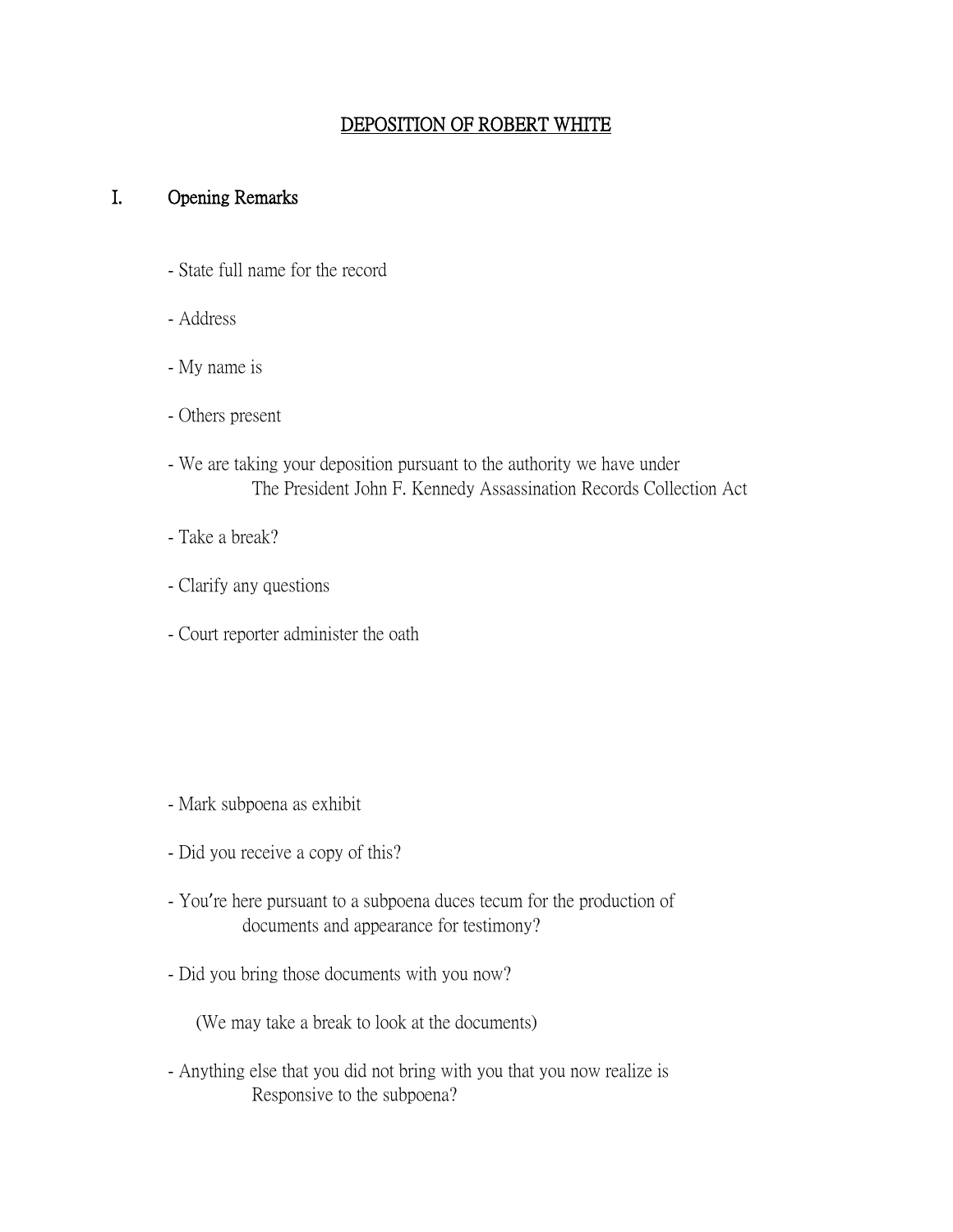- Anything that is assassination-related that you did not bring, you must turn Over by 9:00 a.m. tomorrow.
- You must turn these over tomorrow at 9 a.m

#### II. Background information

(Just a few questions - more in depth later) - Where do you currently reside?

- Are you presently employed?
- You're a collector of Kennedy Items
- When did you start collecting?
- What sparked your interest in Kennedy items?
- Where would you find the items you collected?
- What would you do with the items you collected?
- What were the circumstances of your meeting Evelyn Lincoln?
- Did you also meet her husband, Harold Lincoln?
- Would you describe your friendship with the Lincoln's as a close one?
- Did you ever receive Kennedy Items from the Lincolns?
- During their lives?
- Were you a beneficiary of their wills?

#### General Questions re: size of Collection

- How many items are in your collection?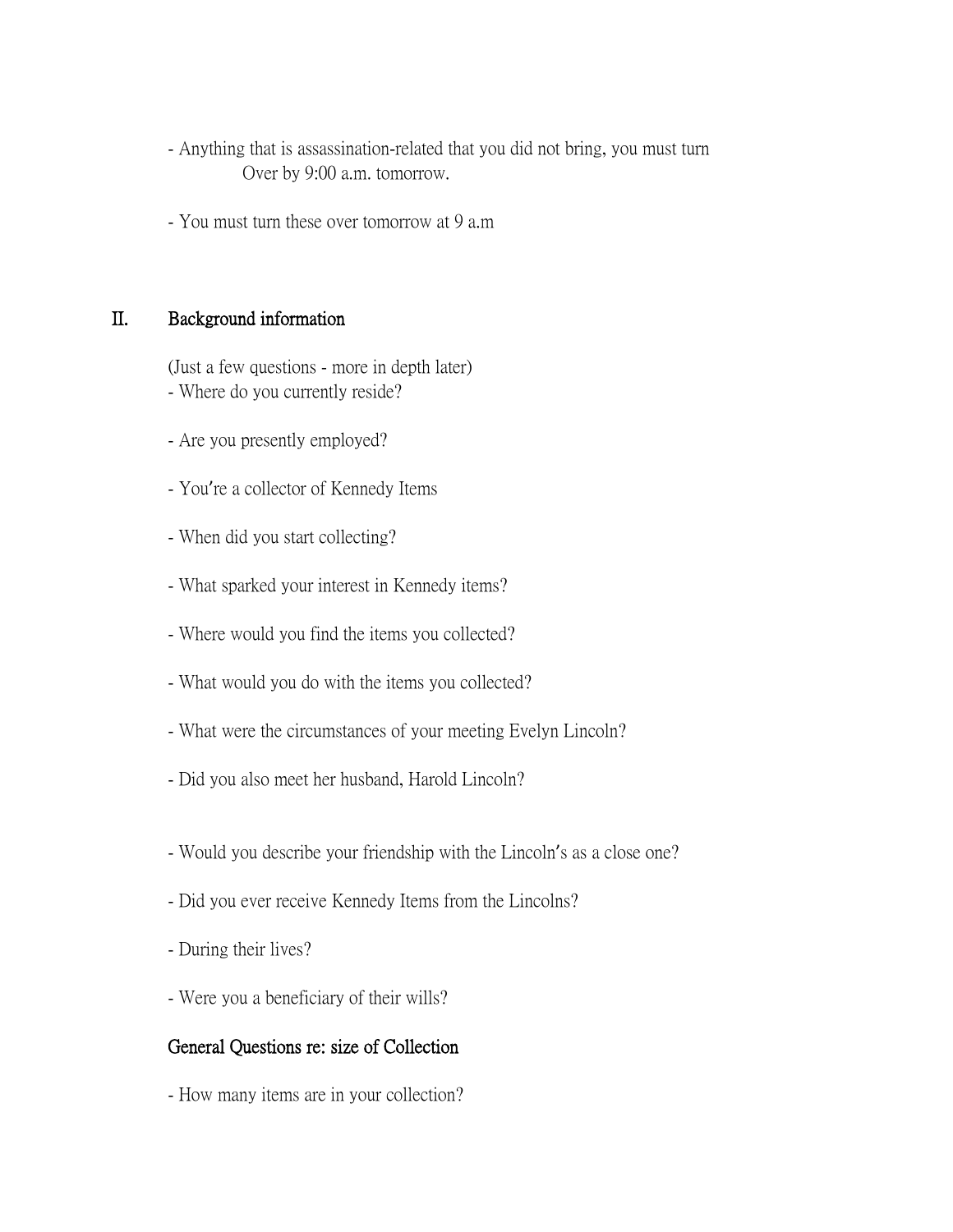- What's the basis for the estimate of the number of items in your Collection?
- Did you ever tell a member of the media that you had in the Neighborhood of 100,000 items?
- In a general way, how do you have your collection organized?
- How do you keep track of the items in your collection?
- Have you at any time, ever prepared lists?
- Box lists?
- Card files?
- Computers?
- Audio recordings?
- Video recordings?

## IV. SUBPOENA (Preparation)

- A. What did you do to prepare for responding to subpoena?
- B. What steps did you take?
- C. What did you do to guarantee that your search was conscientiously made?
- D. Did you go through every item in your collection?
- E. Did you do different things to prepare for different paragraphs?
- F. First Round overall, global approach
- H. Did you review the Request for Documents that was attached to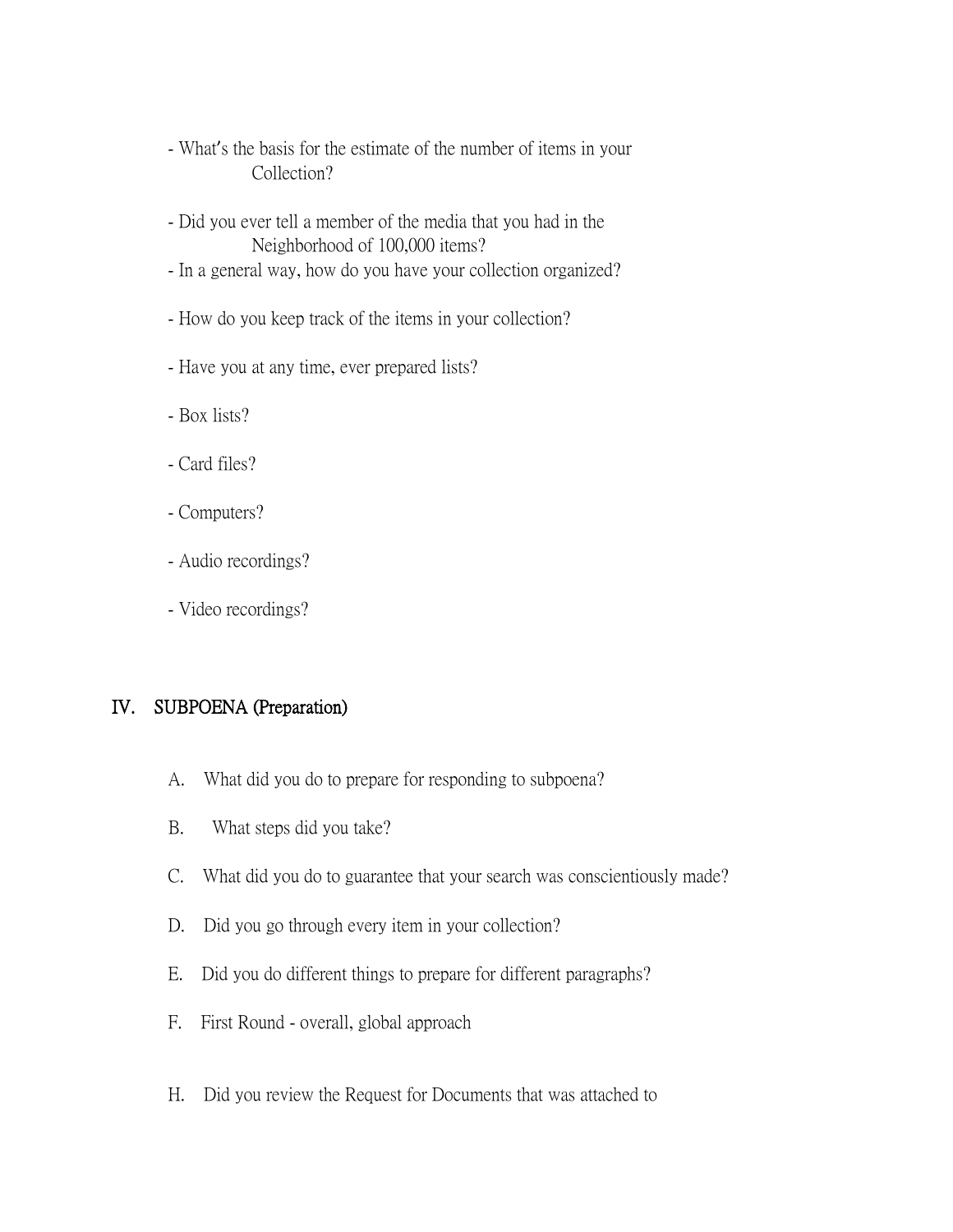#### The subpoena?

- I. Did you make an effort to bring with you all of the documents that Were requested in the subpoena?
- J. Have you brought these records with you today?
- H. What did you do to prepare for the deposition today?

- Within the last couple of weeks, did you provide the Review Board with any inventories or lists of items in your collection?

## Item Source: Evelyn and Harold Lincoln and the Lincoln Estate

- A. When did you prepare this?
- B. Understand that you said estimate, but are there other items On here that weren't on here before?
- D. What did you receive from EL and HL that is not included on this List?
- E. Is there anything that you received from EL at any time either Before or after her death, that is not listed on the inventory?
- F. Do you have all these items in one place?
- G. How can we be certain taht everything you identified no this list Is everything you have?

## Categories of the Robert White Collection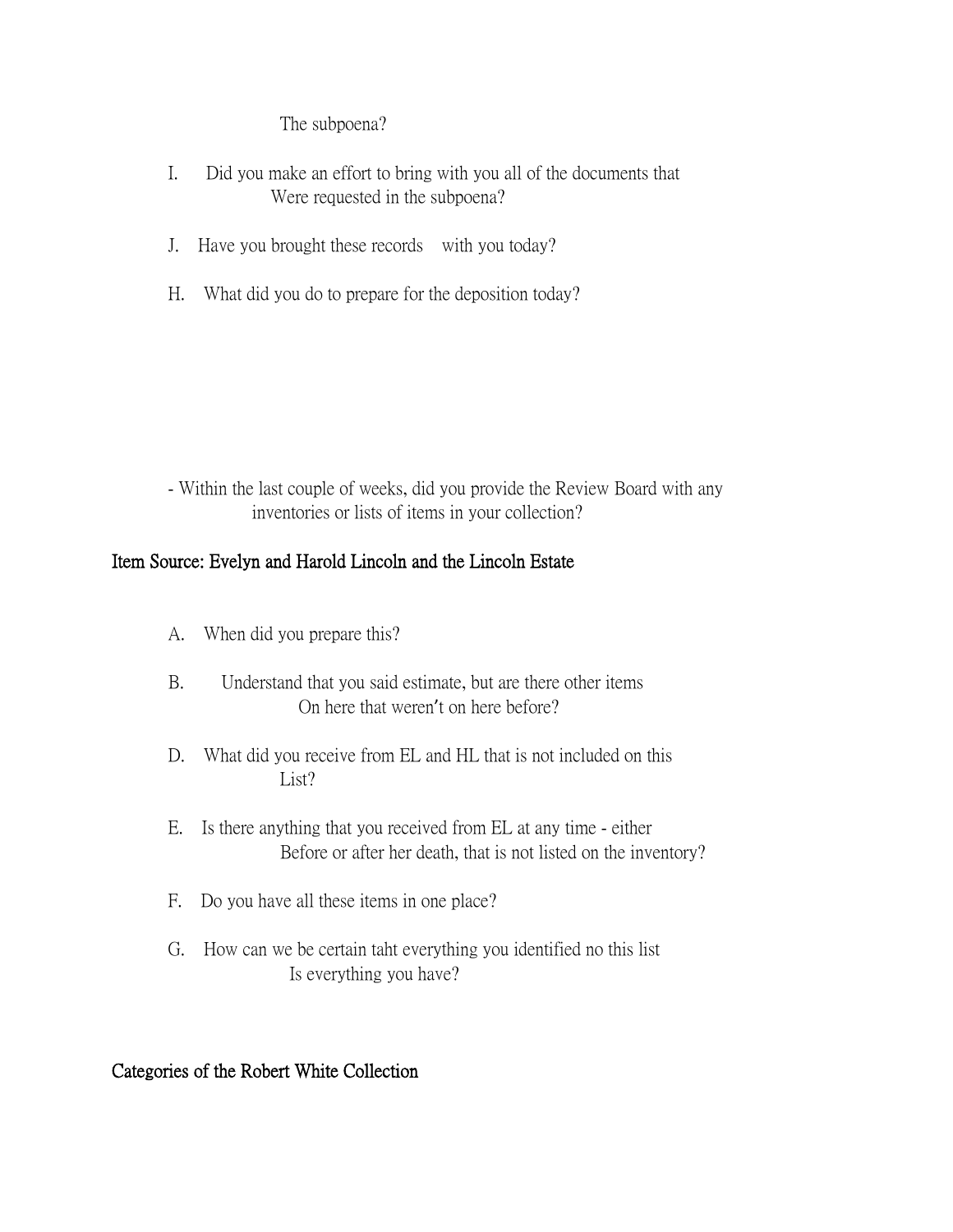- A. When did you prepare this?
- B. Understand that you said estimate, but are there other items On here that weren't on here before?
- C. How do we know that everything you identified on this list is Everything that you have?
- F. Do you have all these items in one place?
	- Go through each category
	- How did you come up with these categories?
	- How did you determine what was assassination-related material?
	- How do you know that others aren't AR?

#### Assassination-Related Items

- A. When did you prepare this?
- B. Understand that you said estimate, but are there other items On here that weren't on here before?
- C. How do we know that everything you identified on this list is Everything that you have?
- D. Do you have all these items in one place?

#### Consignment List

- A. When did you prepare this?
- B. Since your attorney gave us this list anything added or subtracted?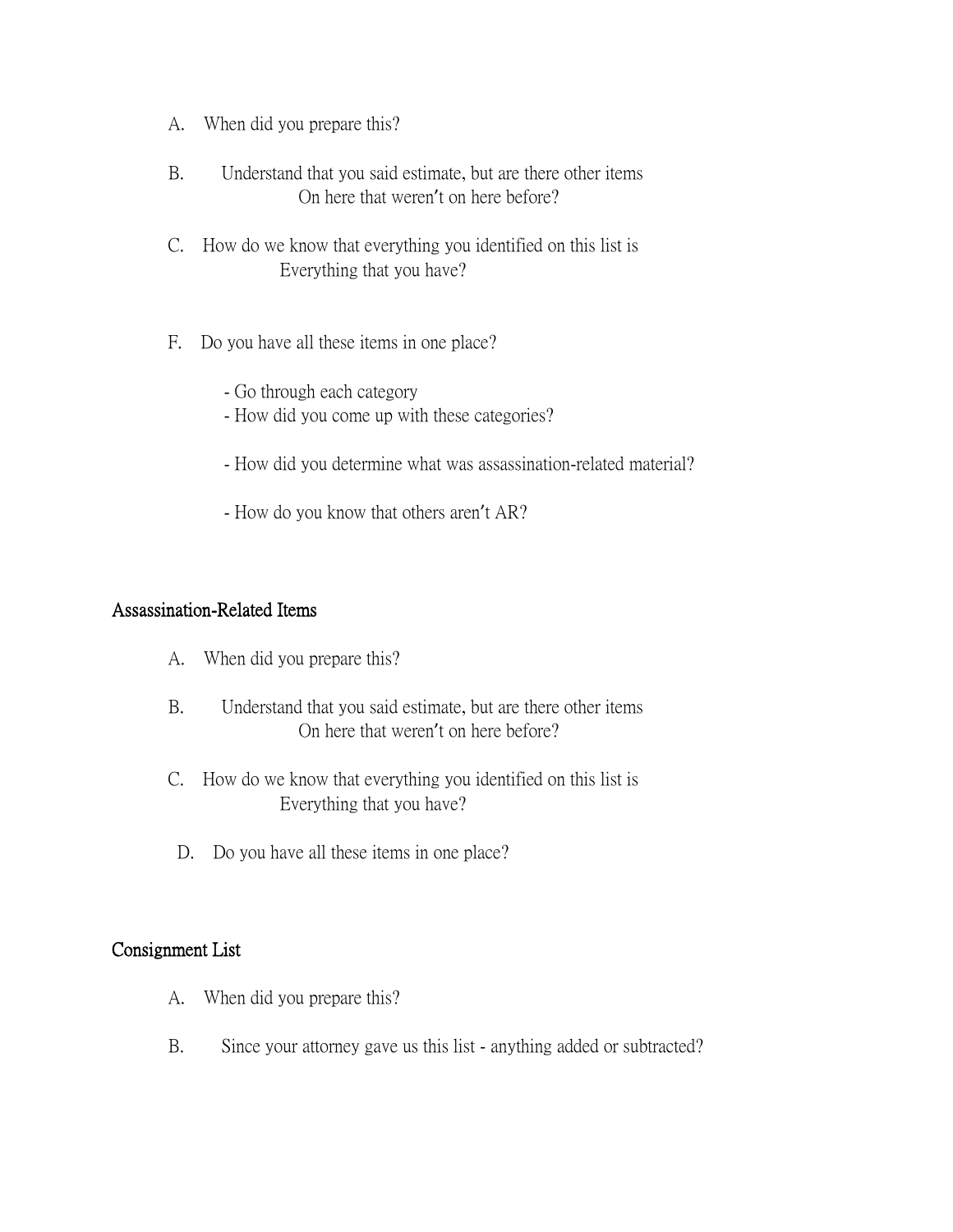## EVELYN and HAROLD LINCOLN - MORE BACKGROUND

- Of the 100,000 items you mentioned, how many of those did you Receive from Evelyn Lincoln?
- Did you ever tell anybody that the Lincoln items Represent 60% of your core collection?" (Which magazine?)
- Did she ever discuss with you how and where she received any of these items?
- Did you ever see any documentation that explains how Evelyn Lincoln Came into possession of any of these items?
- Please discuss this
- Did EL or HL ever authenticate any JFK items for you?
- How would she do this?
- Do you have a letter dated April, 5, 1989, which reads "Dear Robert.. And consists of EL telling you about objects given to her by her boss?" (Quoted in a newspaper article)
- Does this letter also describe a rummage-style sale at Averill Harriman's home in Georgetown - which EL attended and carried Away "man, many very personal items?" (The New Yorker)
- Did Evelyn Lincoln ever tell you what these items were?
- Did she ever tell you that after the assassination, she had gone Into the President's office and collected items?
- Did EL ever tell you that "JBK gave Bill Greer the limo flags and he

Gave them to her?"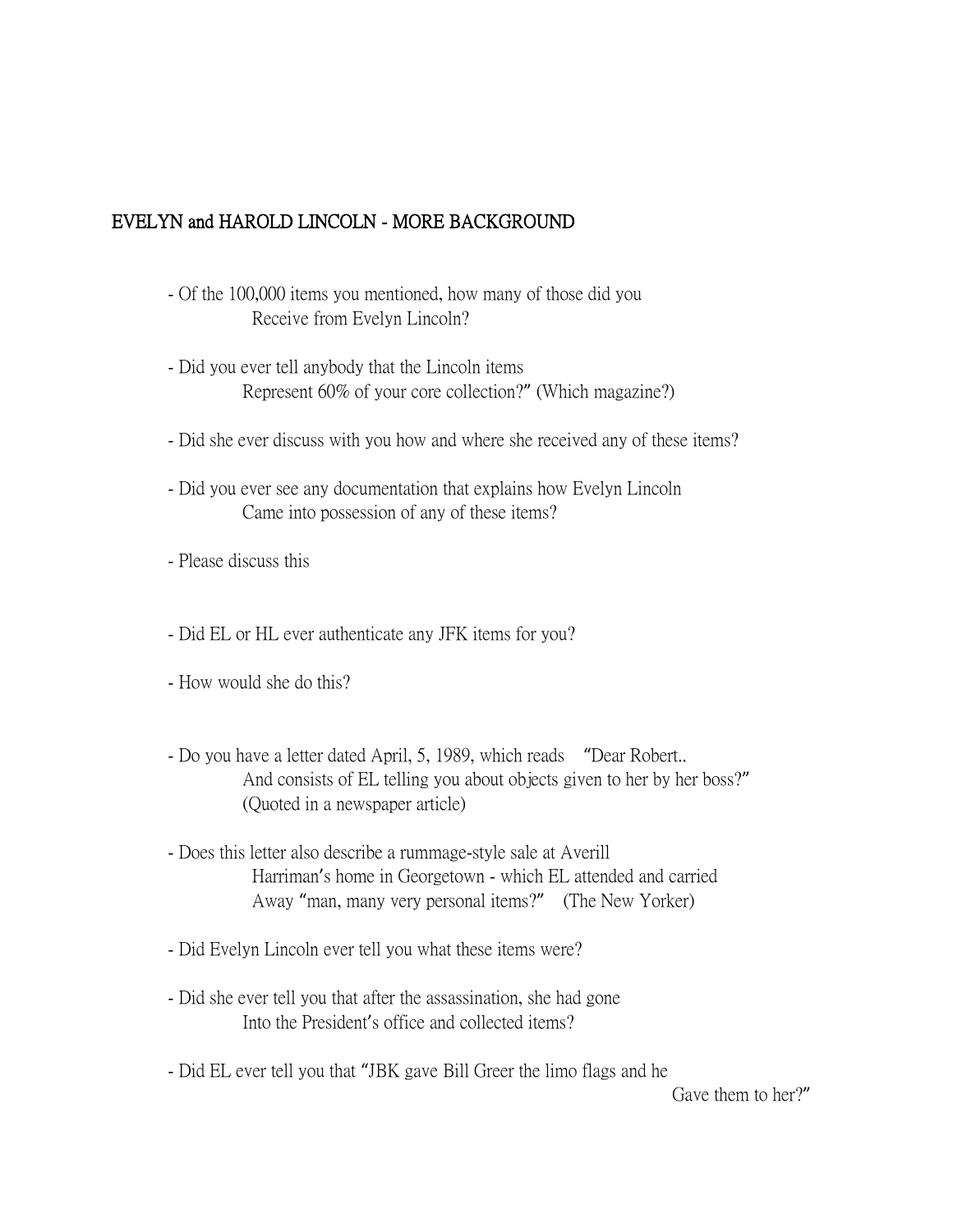- After EL's death, did HL ever show you any file Cabinets or trunks?

(WHite told Rosen and Montague - "HaroldLincoln showed White Where the file cabinets were, but they were unable to open any of the Locks)

- How soon after EL's death did this occur?

- Did Harold Lincoln ever go through a file cabinet with you and make Notes for you about the objects that were going to be given to you?
- Did Harold Lincoln ever give you letters itemizing memorabilia he Had given you?
- Where are these letters (should have produced under Paragraph 5)
- Ask about Harold Lincoln letters (part of lawsuit with Maria Wray)
- Where is this letter now?
- Must produce it.
- Approximately how many items did you receive while they were living?
- What did you receive as a beneficiary under their will?

(File cabinet ES and Kennedy Memorabilia, such as brief case, signing Table,rocker and stereo)

- How big was the file cabinet?
- When did you physically receive the file cabinet?
- What other items did you receive?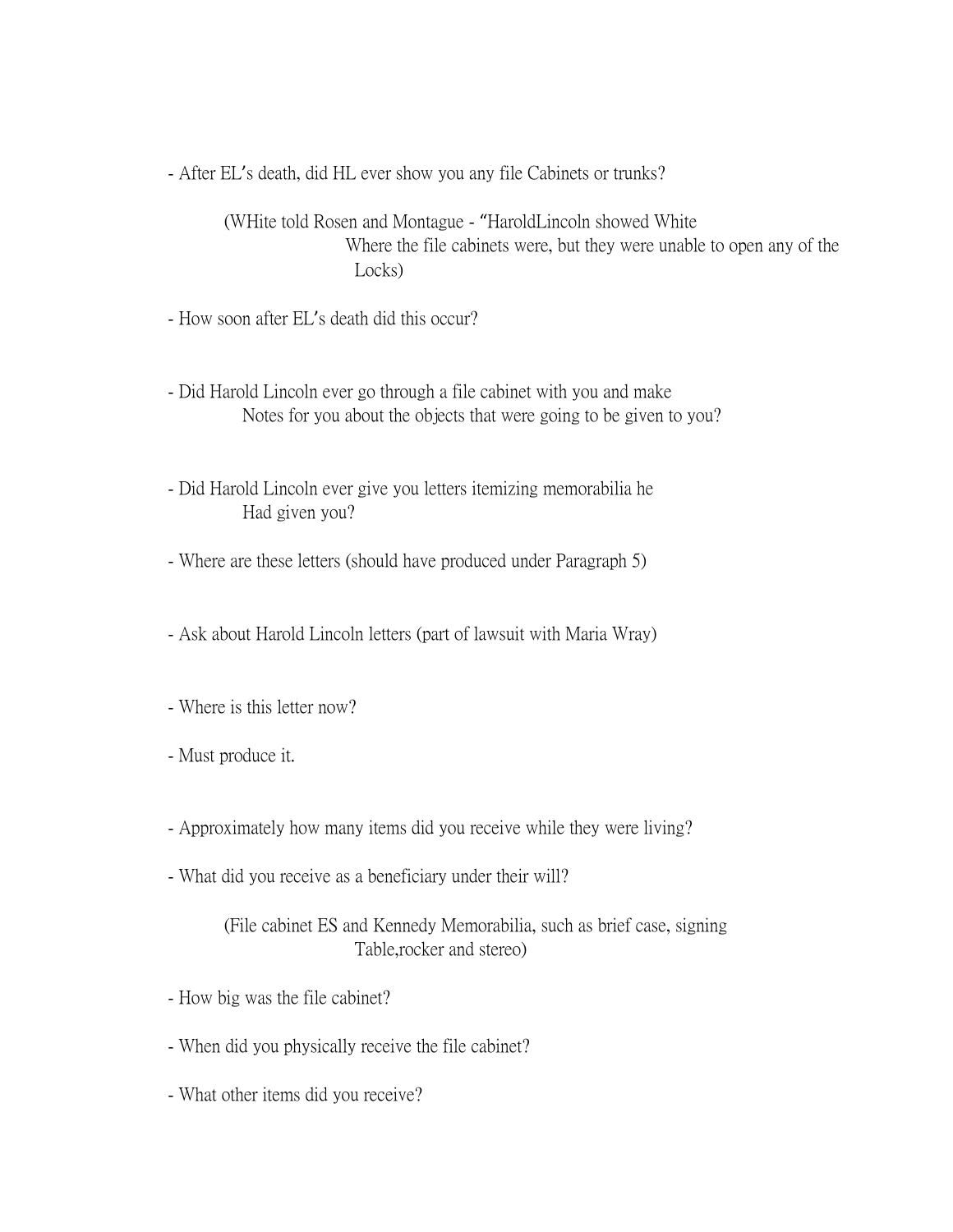- Did you ever buy any items from either of the Lincolns?
- Did the Lincolns ever introduce you to anyone who gave, sold Or showed you Kennedy items?
- Whom?
- What did they contribute to your collection?

- Did other researchers approach Evelyn Lincoln in your presence?
- Did you ever introduce other collectors/researchers to Evelyn Lincoln?

#### Inventory of Evelyn Lincoln Items

- H. Mark as Exhibit List given to Rosen and Montague?
	- Do you remember a meeting with Rosen and Montague?

- Do you remember telling them on April 10, 1997, that you had not received any items from the Lincolns that are assassination-related?

> - Do you also remember giving them a list of items you received From Lincoln estate, all of which are "memorabilia" unrelated to the assassination?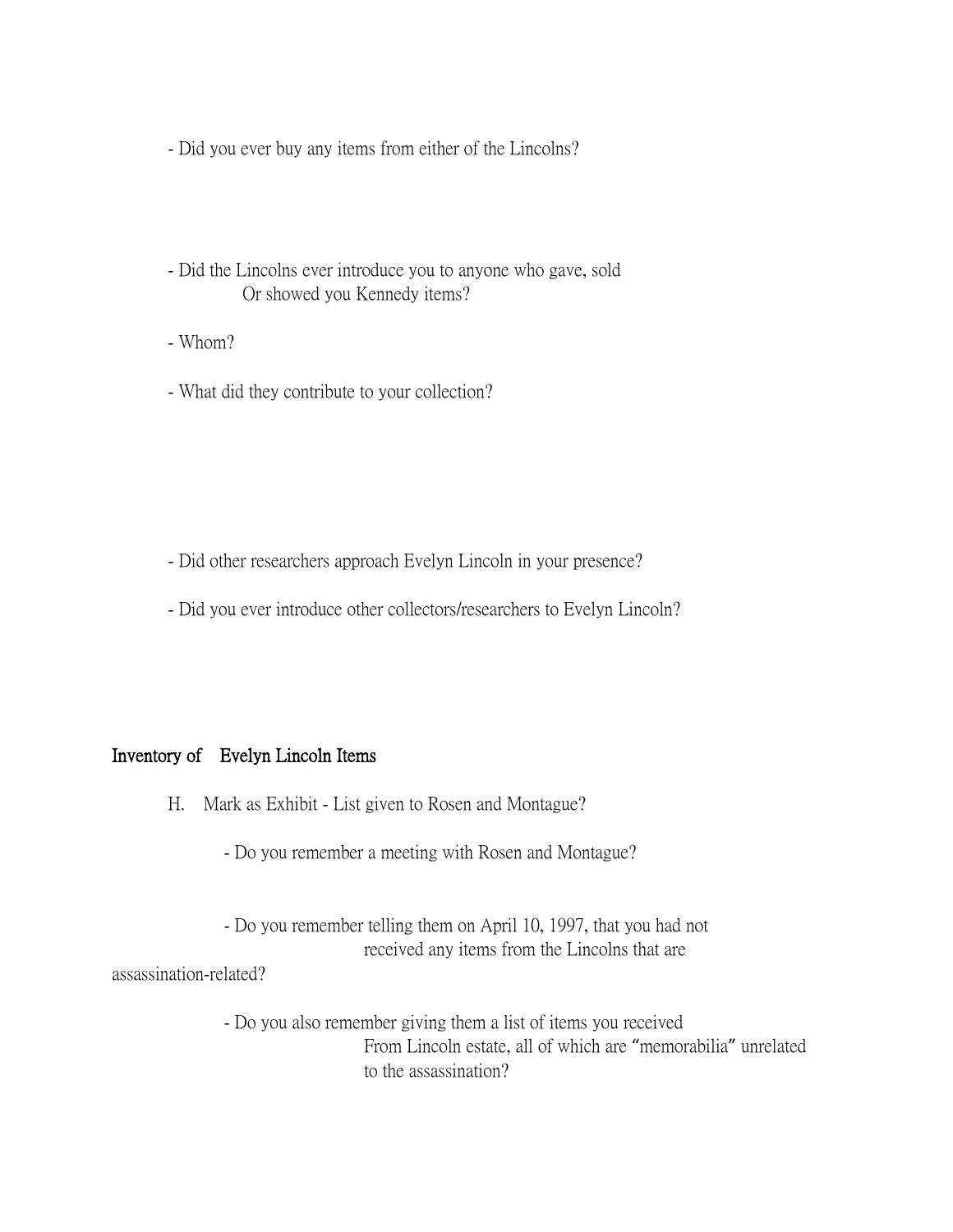# CATEGORIES OF THE ROBERT WHITE COLLECTION

- Ask any follow up questions
- Anything that you did not include on this?

## ASSASSINATION-RELATED ITEMS

- Follow up questions
- What did you do to ensure that your search was thorough?
- Anything else that you did not include?
- At this time, you**'**re saying that you don**'**t have anything else?

## OTHERS THAT YOU PRODUCED HERE TODAY IN RESPONSE TO SUBPOENA DUCES TECUM

- 1. Mark as Exhibit
- 2. Go through Provenance of each

YOU STATED THAT YOU HAD 100,000 items - how many of those have you produced to the ARRB in response to its subpoena?

#### IX. Subpoena Paragraphs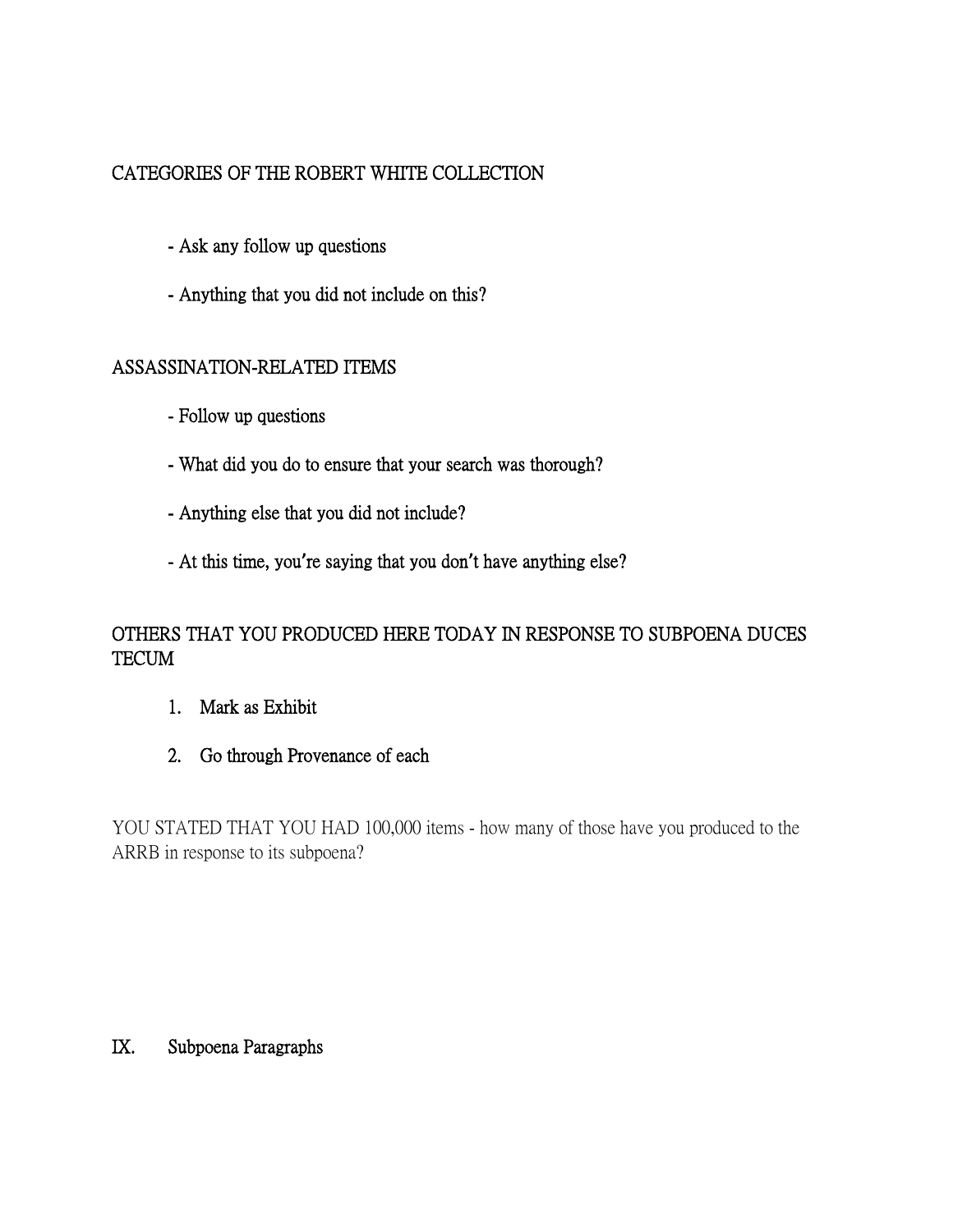#### Paragraph 1

example,

Pres.

|          | "All objects that relate to the assassination of JFK or                              |
|----------|--------------------------------------------------------------------------------------|
|          | To his trip to Texas in November, 1963, for                                          |
| example, | Bullet fragments, tissue samples, item from the                                      |
| Pres.    | Limousine, or any items or apparel worn by JFK at<br>The time of the assassination." |
|          |                                                                                      |

- 1. You were to provide:
	- 1. Swatches from the limousine (provenance)
	- 2. Letter from Pierre Salinger (you did provide)
	- 3. "Welcome to Texas" Dinner Program (you did provide)
	- 4. Evelyn Lincoln Personal items she had on her on Nov. 22, 1963
		- A. Polaroid picture of crowd gathering
		- B. Purse
	- Do you have any other items which fall under this category?

- What did you do to ensure that you were thorough in response to Our requests under this paragraph? - At this time, you're saying that you don't have any thing else?

## Paragraph 2 -

**"**All records that relate, directly or indirectly, to The assassination of Pres. JFK, including, but not Limited to, records pertaining to Jacqueline

Governor and Mrs. Connally, LHO, Ruby, Tippit,

Kennedy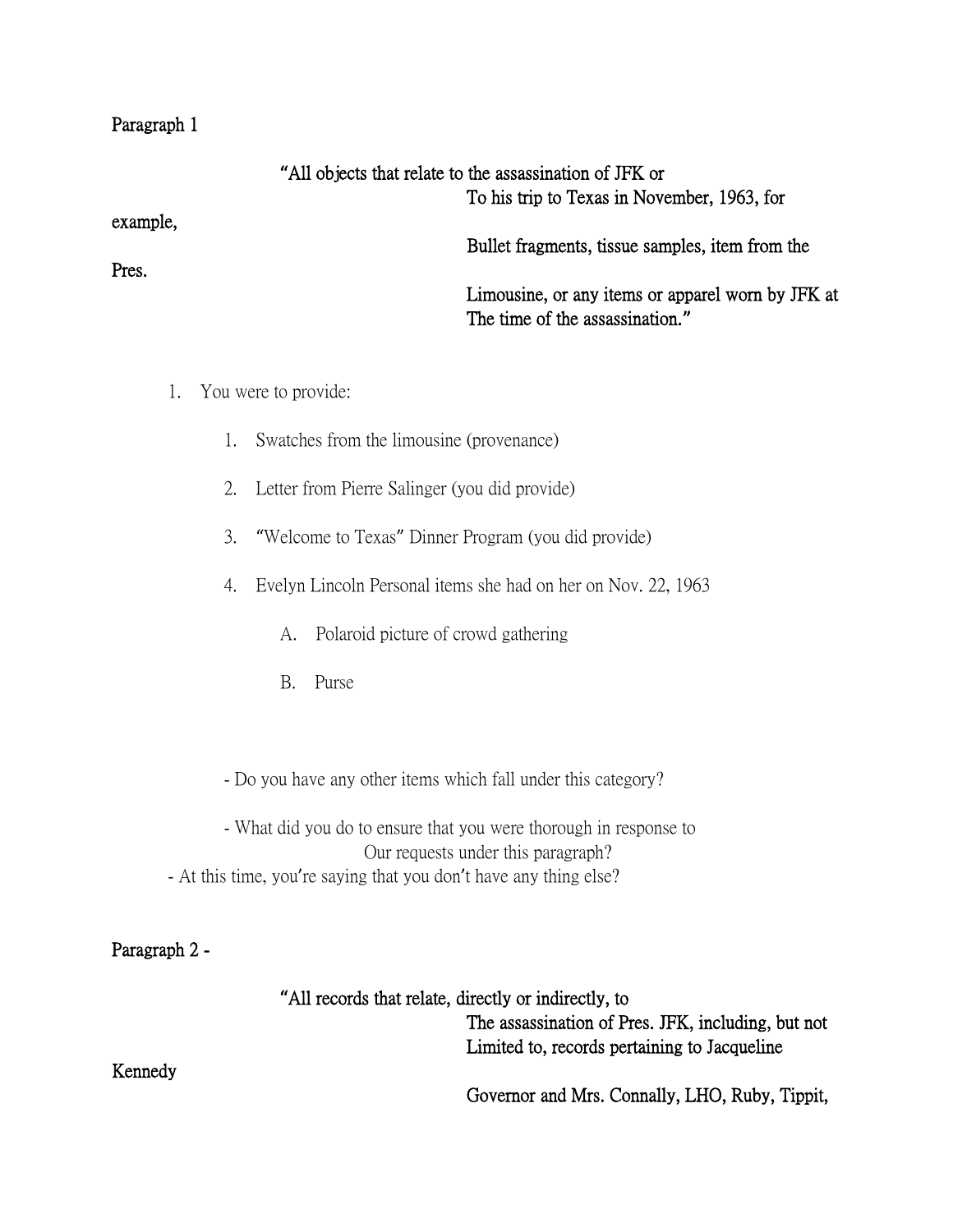## President Kennedy**'**s trip to Dallas?**"**

- 1. You were to provide:
	- A. Nothing pertaining to JBK
	- B. Bill from Parkland to Gov. Connally (Provenance)
	- C. Easter Card with LHO signature
	- D. A pamphlet located in Ruby's pocket on day he shot LHO
	- E. Shell casing from gun used by Ruby
	- F. A contract for a stripper at Ruby's nightclub
	- G. Handwritten Ruby notes
	- H. Small file with notes that referred to JFK's trip to Dallas
	- I. Various other artifacts
		- What did you produce under this category?
	- Did you ever receive a file on "Dallas trip containing seating plans for the various locations?
	- Any item which references a "bubble top?"

- Do you recall a conversation with Brain Rosen and Dave Montague Which took place on April 10, 1997? (In which you stated that you had not received any items that Were assassination-related?)

## Paragraph 3

.

**"** All records of LBJ and JFK administration that relate to: Cuba,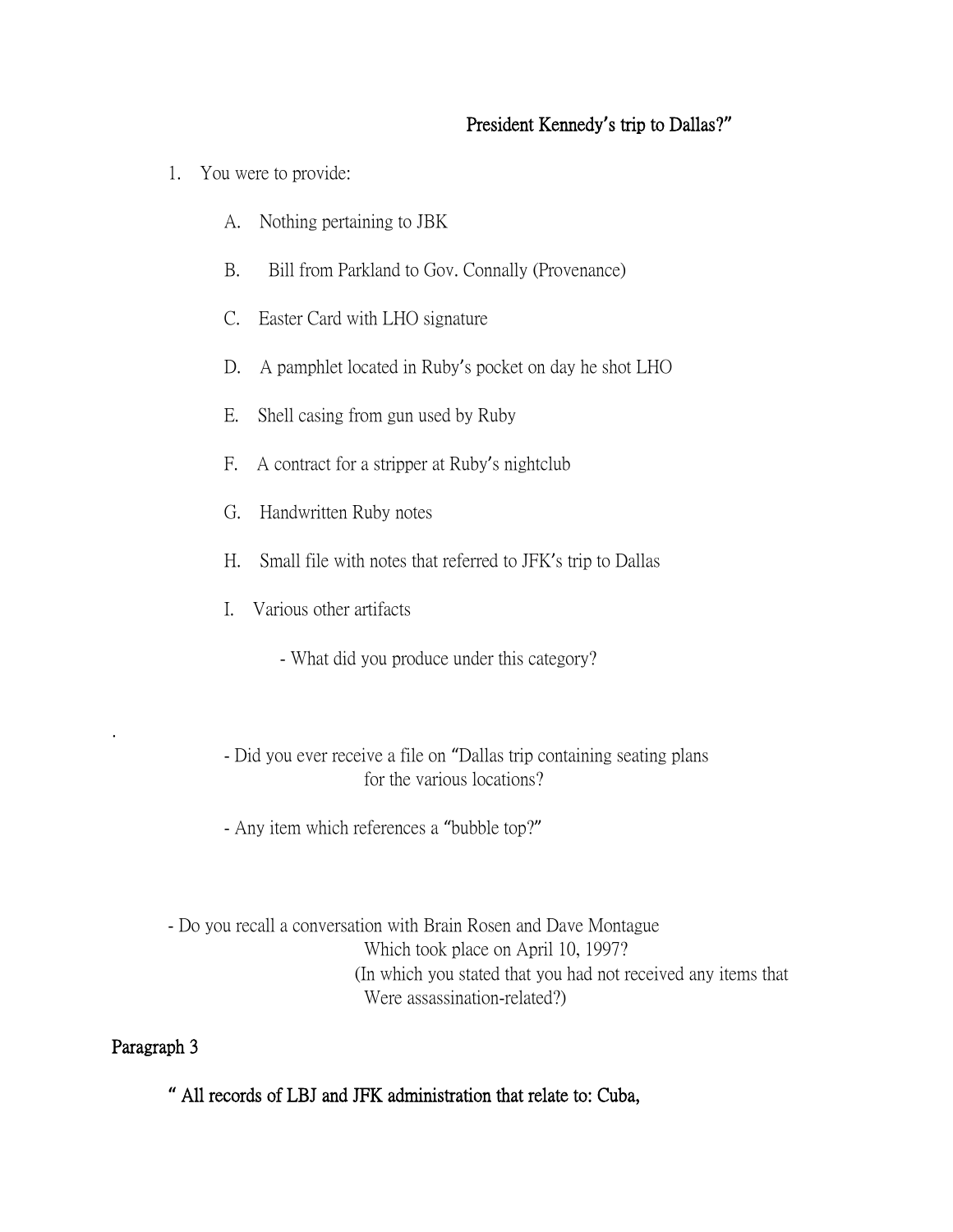## Organized Crime, Vietnam (including Maxwell Taylor), USSS, FBI, CIA, and U.S. Military**"**

- 1. You agreed to provide:
	- A. Calendar from Cuban Missile Crisis
	- B. Telegram from Kruschev to JFK re: Cuban Missile Crisis (ProV)
	- C. Dictabelts
		- Ever receive any analog tapes?
			- Have any logs regarding the Dictabelts or Analogs?
		- How did you first receive these?

(EL taped them to her stationary and labeled them By date)

- What condition, etc.
- Do you have any transcripts of what appears on Dictabelts?
- Any documentation or records that accompanied Dictabelts?
- Are they in the same condition as when you received them?
- Did EL say where she received these?
- Did EL provide documentation in any way?

#### Paragraph 4

**"**All inventories that document objects or records relating to JFK

That are now, or ever have been, in your collection.**"**

1. We initially asked you inventories - and you told us you didn**'**t have Any?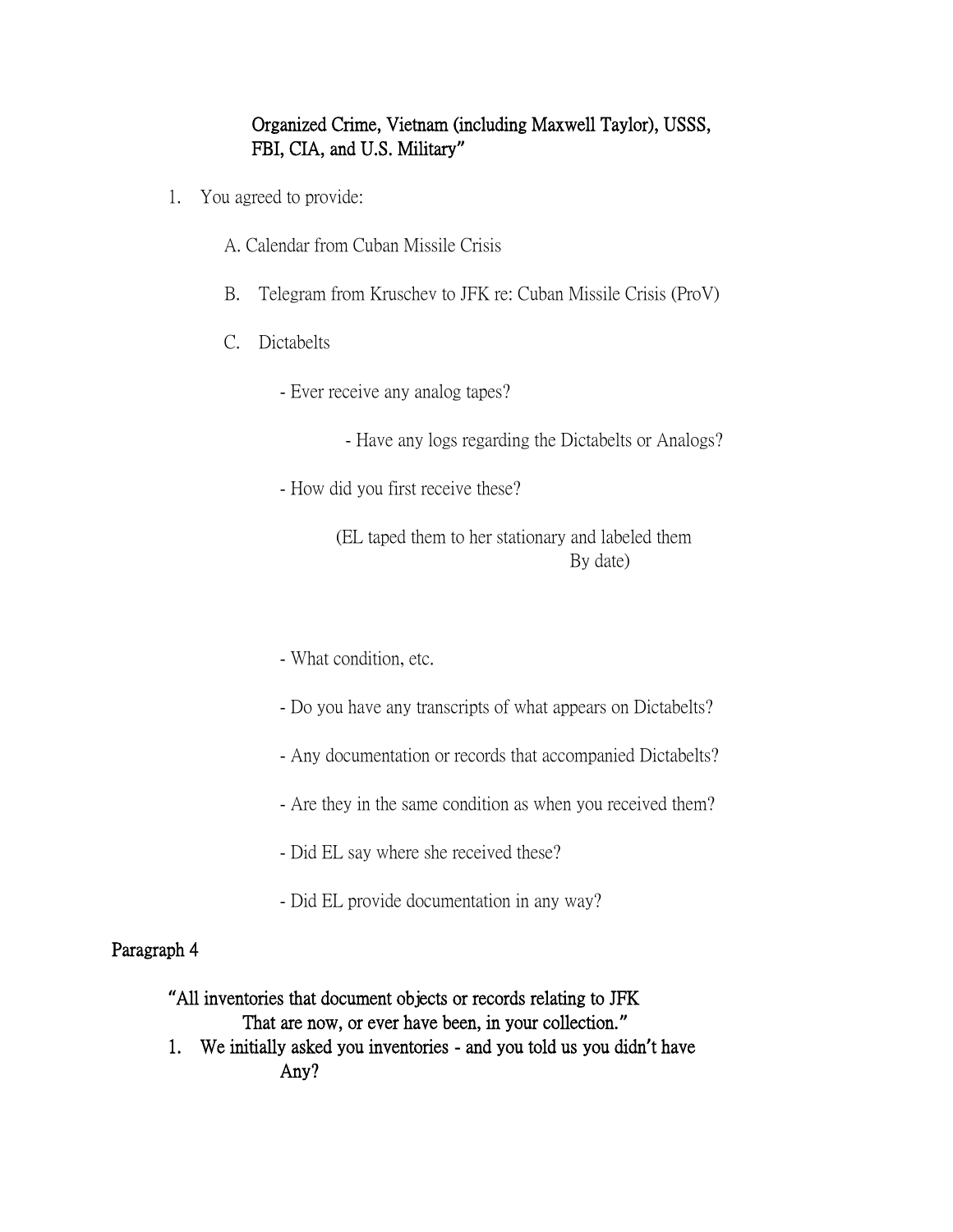- 2. You**'**re attorney stated that it would be difficult for you to prepare Something like this because of the volume
- 3. How are you able to locate items?
- Do you keep them in boxes?
- Do you have a list of these boxes?
- Aside from the inventories you provided us, are there any others?

- What do you mean by "Feature Items"

- 2. List that your client provided in response to subpoena (Atty/Client)
	- Did you ever give your attorney a list of items>

-What did that list contain?

- What is the basis for your saying it is atty-client privileged?
- Contain legal advice?
- Contain information about strategies?
- If it is nothing other than a list, how can it be atty/client?
- How was that list different than a regular list?
- 3. Guernsey Consignment List
	- When did you compile this list
	- Any items added or subtracted since you were issued the subpoena?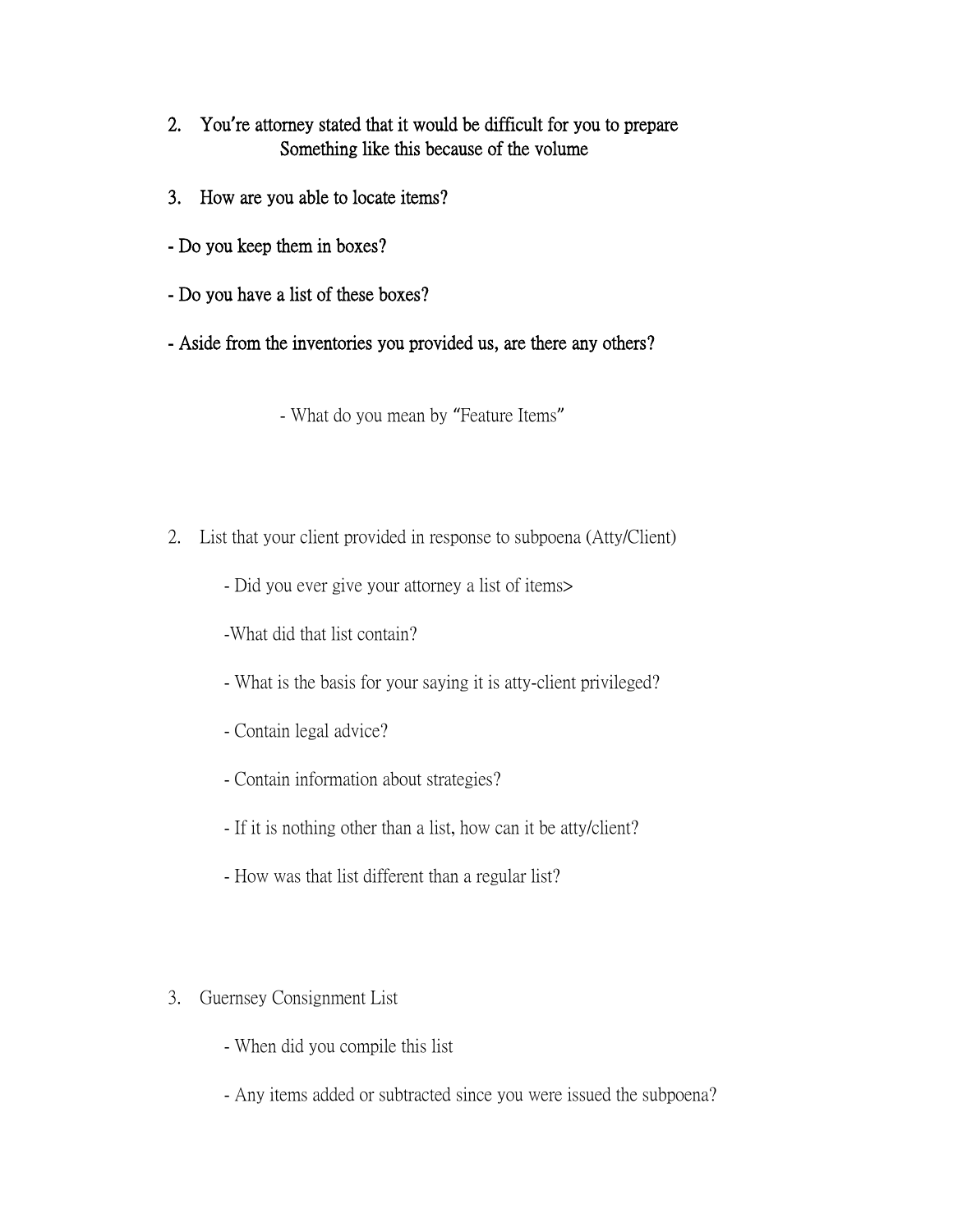- 4. Guernsey Catalogue?
	- Did these items come from you?
	- Do you know who they came from?

 (Our mission is to find federal records related to JFK assassination) (- that's why we're asking if he knows who they came from)

## Paragraph 5

## **"**All records you obtained directly or indirectly from EL, HL, Blakeslee Mcguire, at any time, including records you obtained as a beneficiary Of EL**'**s will.**"**

- 1. EL inventory is this a complete list?
- Do you remember giving Brian Rosen and Dave Montague a list of items You received under theLincoln Will?
- Where do these appear on the EL inventory?

## 2. Blakeslee

- Cover everything given to you by Blakeslee
- Time Frame
- Any documentation covering that?
- 3. Frank McGuire
	- Any non-commercially produced items?
- 4. Harold Lincoln what did he give you after his wife's death?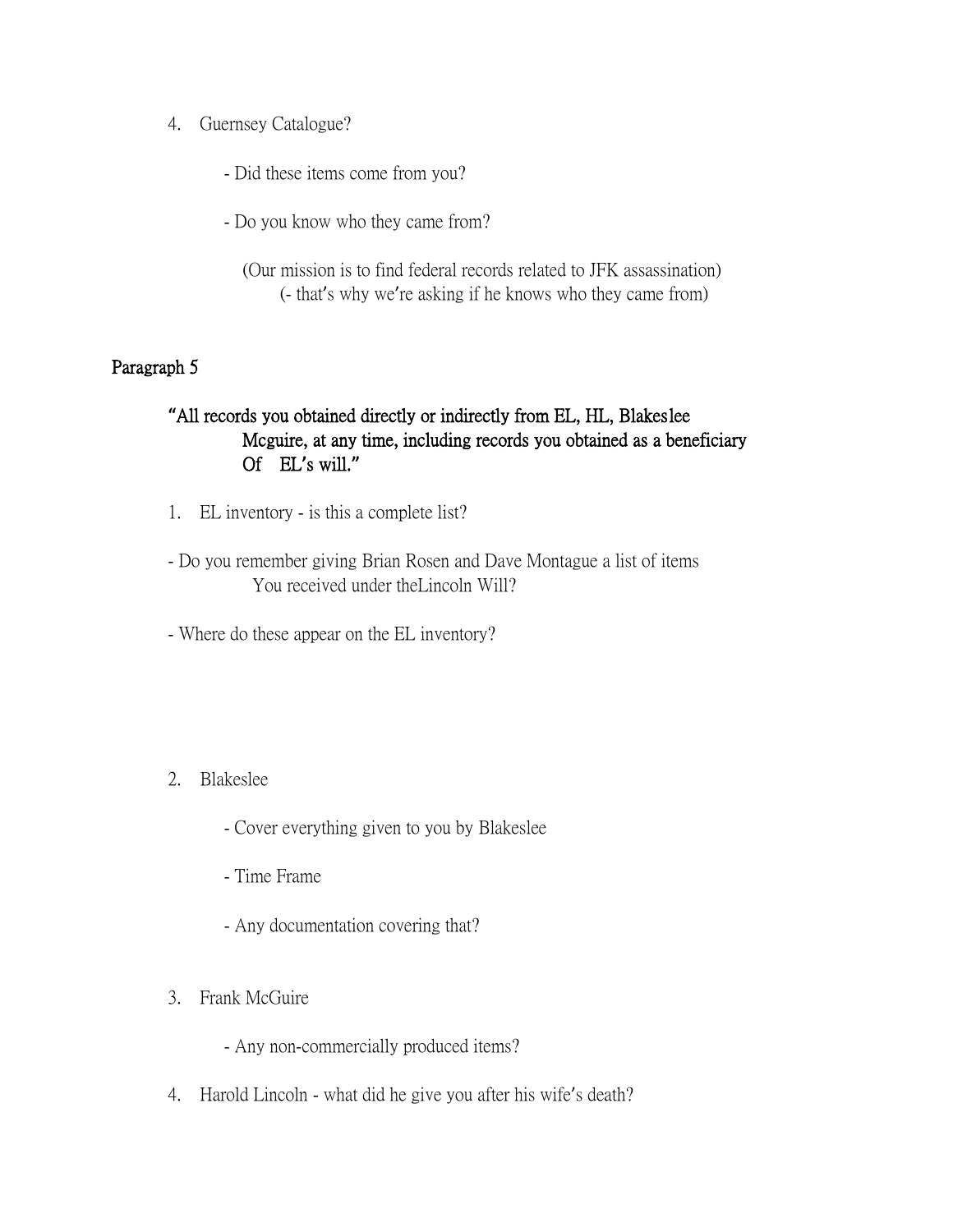- What documentation did he provide?

# Paragraph 6

# **"**All documents that set forth, list, document, index, catalogue, Inventory, or identify the objects or records of Pres. JFK or the Kennedy Administration that were in EL**'**s estate, HL**'**s estate, or either of their Possession, custody or control at any time**"**

- Robert White's Appraisal (Mark as Exhibit)
- What experience do you have as an appraiser?
- Special training?
- Certified in any way?
- Do you belong to the American Society of Appraisers?
- Do you belong to any professional associations?
- How many other appraisals have you prepared?
- Have you ever appraised any JFK items for anyone else?
- What kind of fee to you charge?
- Are you incorporated as a business?
- How many other appraisals have you done?
- Describe your filing system
- Have you ever appraised any other Kennedy items?
- At the time you did the inventory, did you know that you were a beneficiary?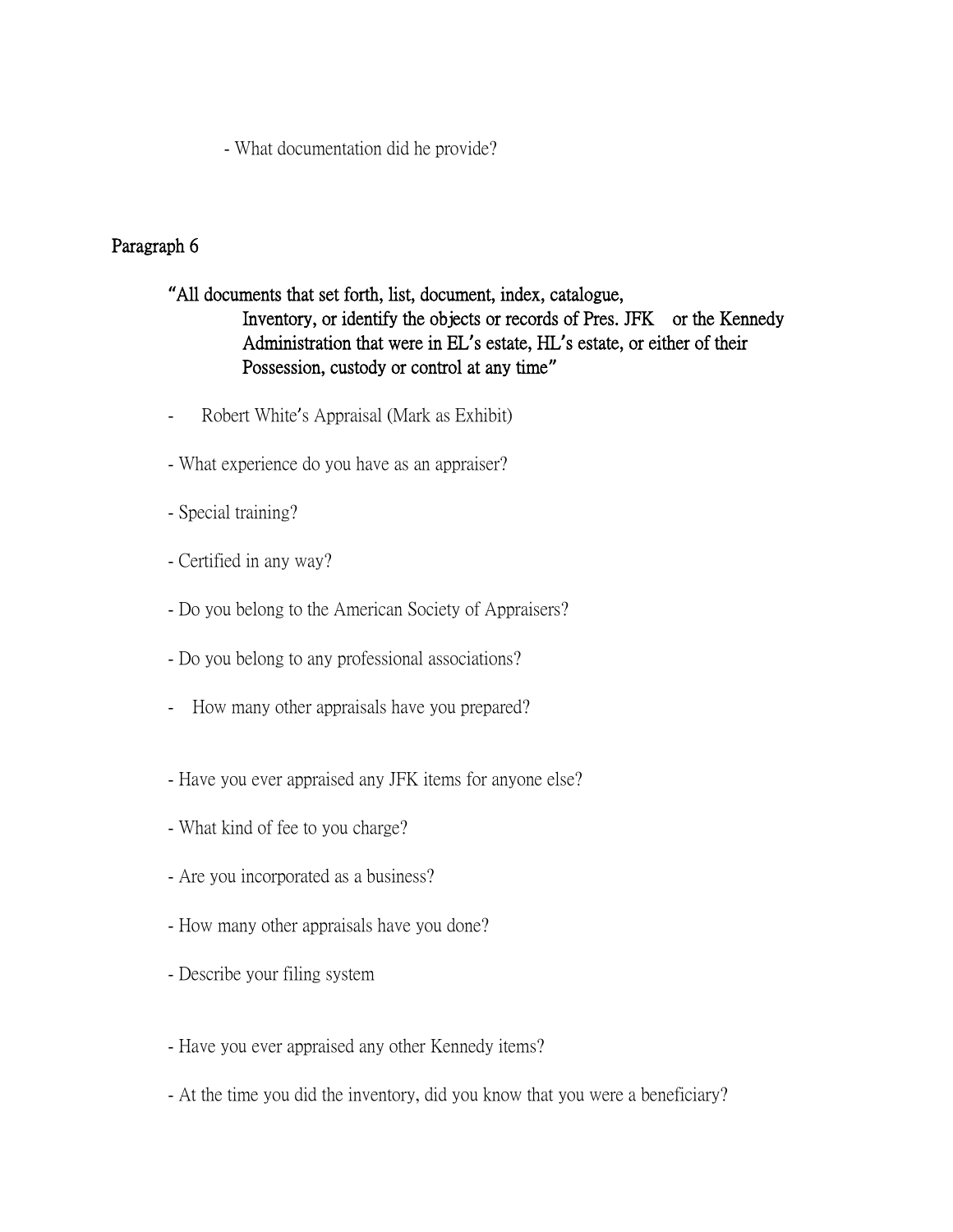- What does this inventory represent?
- When did you prepare it?
- Who directed you to prepare this?
- Did you meet with Blakeslee before you did the inventory?
- How many meetings did you have with Blakeslee before you prepared the Written appraisal?
- Did Blakeslee give you any instructions before you prepared it?
- Did he make comments about how exhaustive the inventory should be?
- Who was present during those meetings?
- When did you do the inventory?
- How long after Harold Lincoln's death?
- Describe, in detail, how you did this inventory?
- Who was present when you did it?
- Were they present with you the entire time?
- Did you sort through all of the file cabinets and trunks?
- How thorough was your search?
- Did you take notes?
- What did you take notes with?
- How extensive were the notes?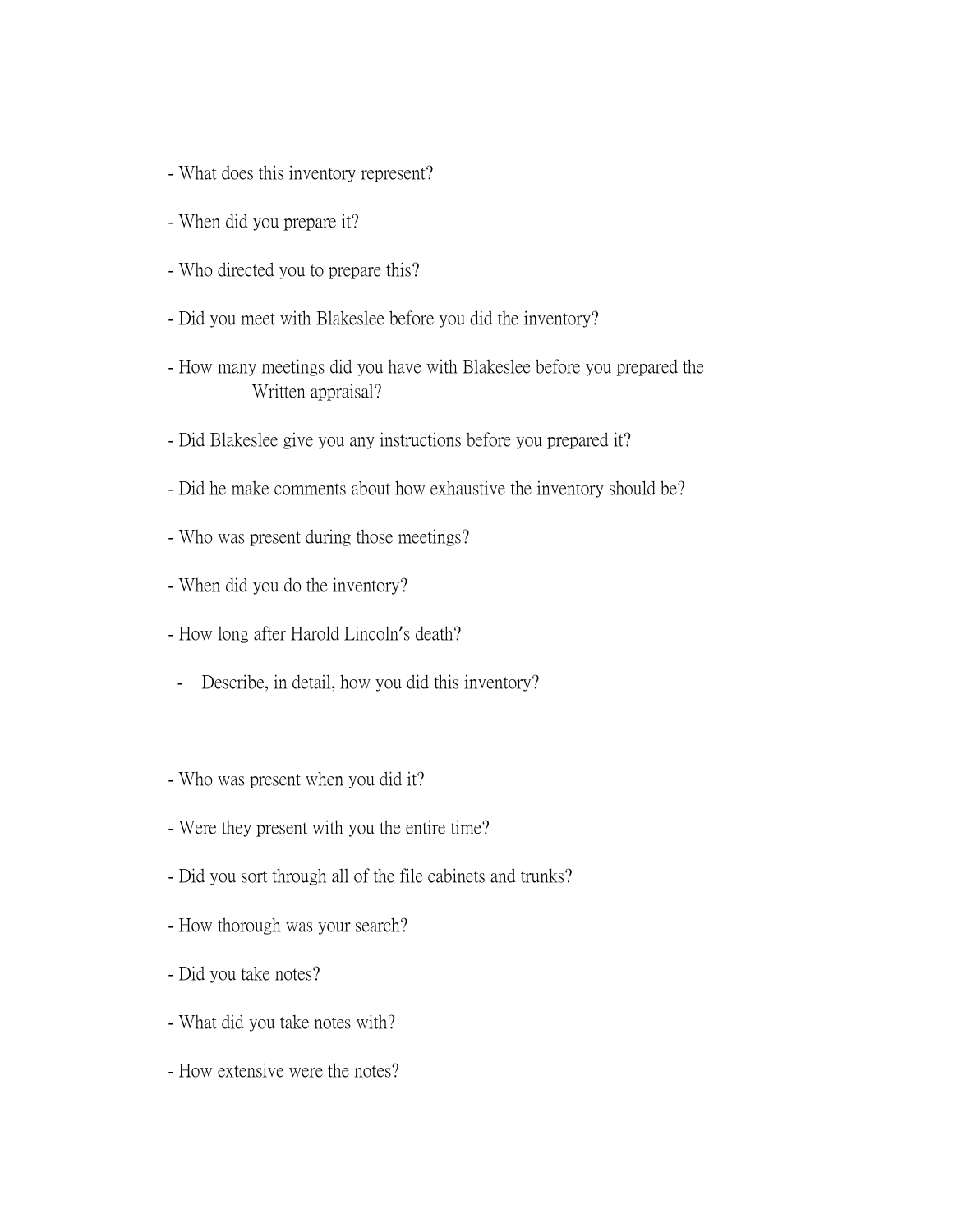- Why did you take notes?
- In total, how long did the inventory take?
- Describe the file cabinets and trunks that you inventoried?
- Size
- How many?
- What did you do with these notes?
- After Blakeslee typed up the inventory, did he send it back to you?
- Was this part of an arrangement?
- When did you decide to do it this way?
- - When?
- Did you go over it thoroughly?
- Did you make any corrections?
- -
- Did he send your notes back with the inventory?
- Did you ever ask him for your notes back?
- For your records?
- Do you know if he still has them?
- How did you come up with the figure, \$159,650?
- What was the value you assigned to your share?
- Where, on this list, does the other Kennedy Memorabilia appear?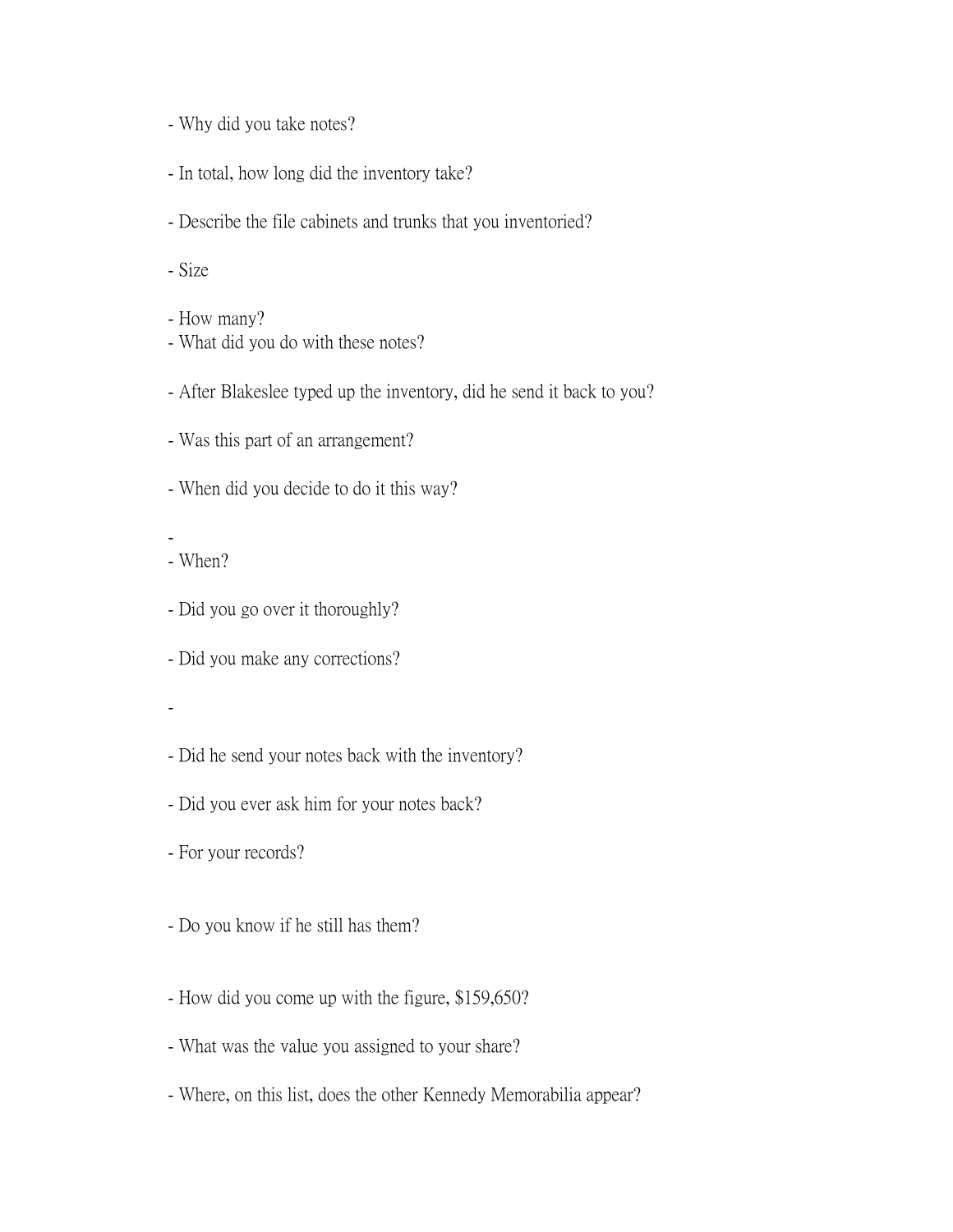- Did you assign a value to that?
- Was that included in the 5,500 figure?

## GO THROUGH EACH ONE OF THESE CATEGORIES

- After the inventory, did you ever go back to the Lincolns' apartment?
- At any time after you did the inventory, did you take Kennedy items?
- Were you given Kennedy Items?
- Ever look through the file cabinet meant for you or the other beneficiaries?
- Why does the file cabinet enumeration appear differently here?
- Did Stephen Blakeslee ever give you anything from the Lincoln estate After you received your file cabinets?
- What did he give you?
- Have any documentation to go along with these items?

## Paragraph 7

## **"**All correspondence with other individuals, institutions, or Organizations regarding the terms of the EL and HL will.**"**

1. We proposed that you provide us with a list of any correspondence, Notes, or records generated by or directed to your client, that in Any way discuss the disposition of items in the Lincoln Will."

(I profferred - "Write corresponding with any other beneficiaries)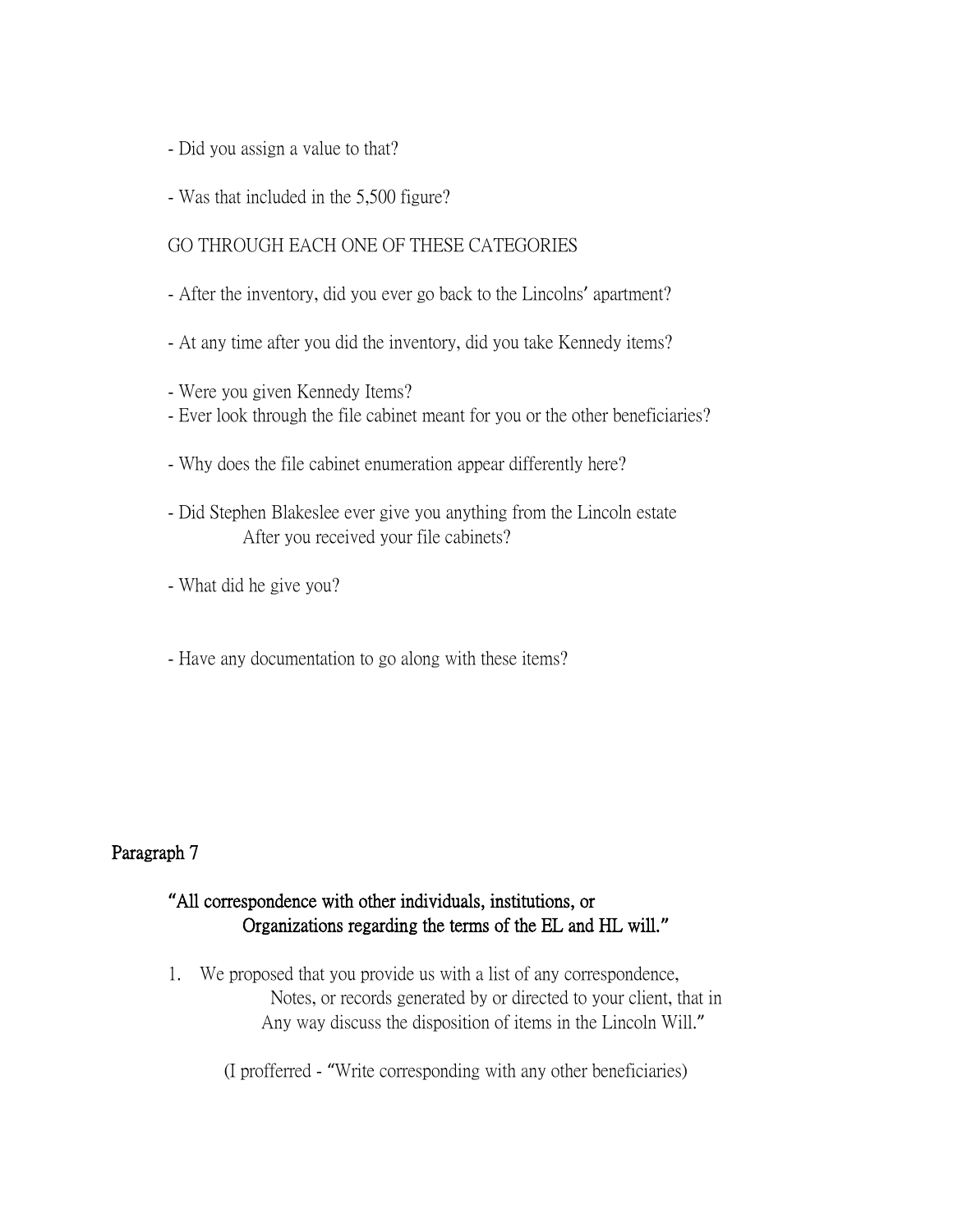### - you did not provide us with this list.

## - When you saw this item, what steps did you take to comply with Paragraph 7?

- Do you have a file with correspondence?
- An individual box or file cabinet where you keep notes, letters, etc.?
- Did you ever write to anyone?
- What was the nature of this correspondence?
- What did you discuss in this correspondence?
- Did you receive any replies?
- Did you ever write to Blakeslee?
- Ever write to Maria Ray?
- Ever write to Frank McGuire ?
- Did you ever write to any institutions discussing the items you received as a Beneficiary under the EL wills?
- 2. Any Court documents?
	- Go over court case (?)

## Paragraph 8

- **"**All records pertaining to the sale, transfer, gift or bequest of any Objects or records that relate to President JFK, by yourself to Any other individual or institution.**"**
- Di d you ever give away or trade any records or objects?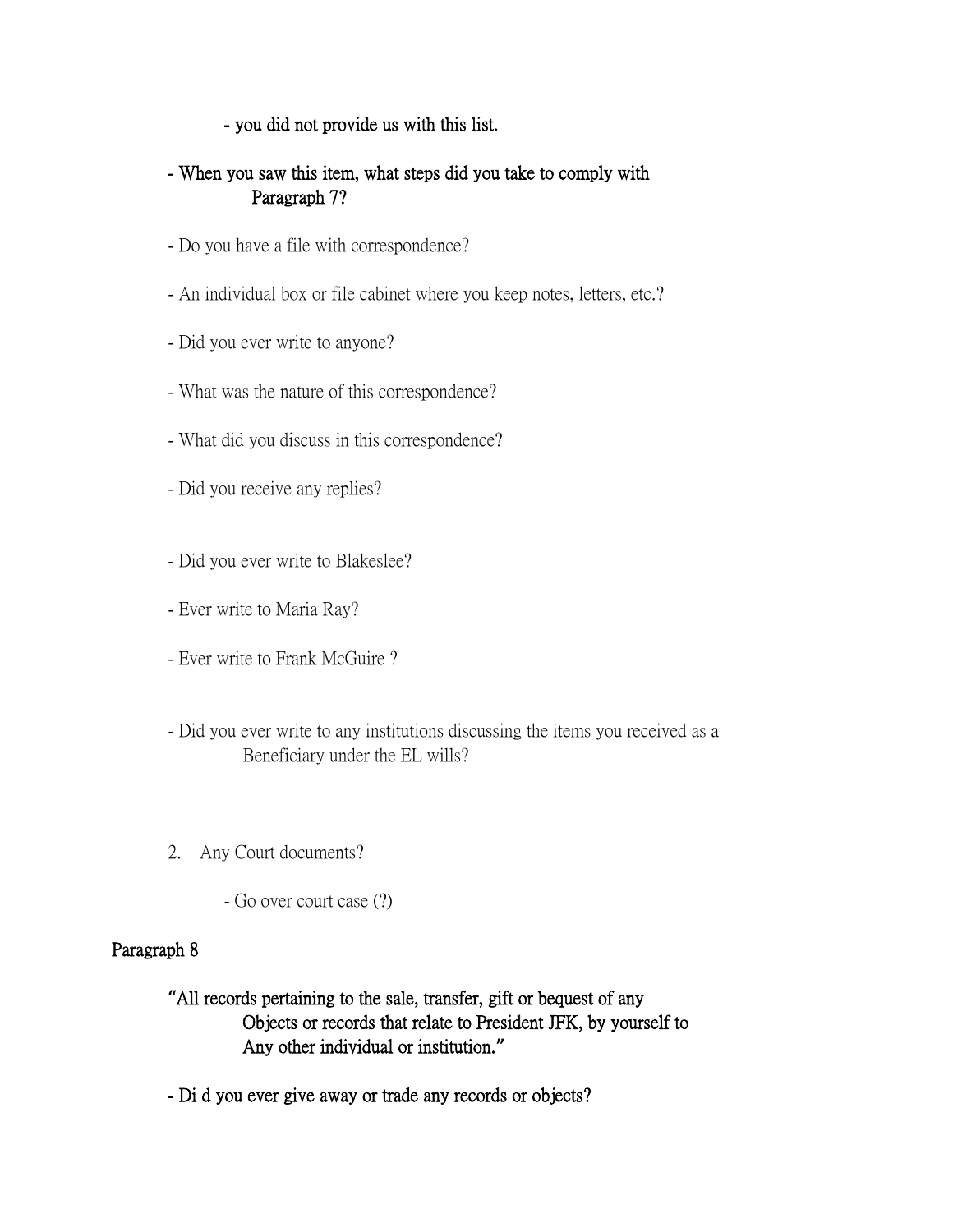## (What we need is to be able to track down and identify records and Objects related to the assassination of JFK)

## (You have told us that you don**'**t have an inventory - we thus need To search as many avenues as possible)

- 1. The only thing your client has is the Guernsey's list
- 2. You did not produce our suggestion: "We propose that You provide us with a list of any items or correspondence That pertain to items discussed by your client and Guernseys That did not make it onto the consignment list.
- 3. Do you have any contracts, etc. that set forth the terms of any Sales, etc.

Court documents

- Letter from Jeffrey Ray to Blakeslee

# Paragraph 9

# **"**All records reflecting where you store any Kennedy items**"**

- 1. All stored at your mother's?
	- Do you live with your mother?
	- Where, in your mother's house, do you store these items?
	- Do you have any items "Carefully stored away?"
	- Anything stored at your house?
	- Anything stored in safe deposit boxes?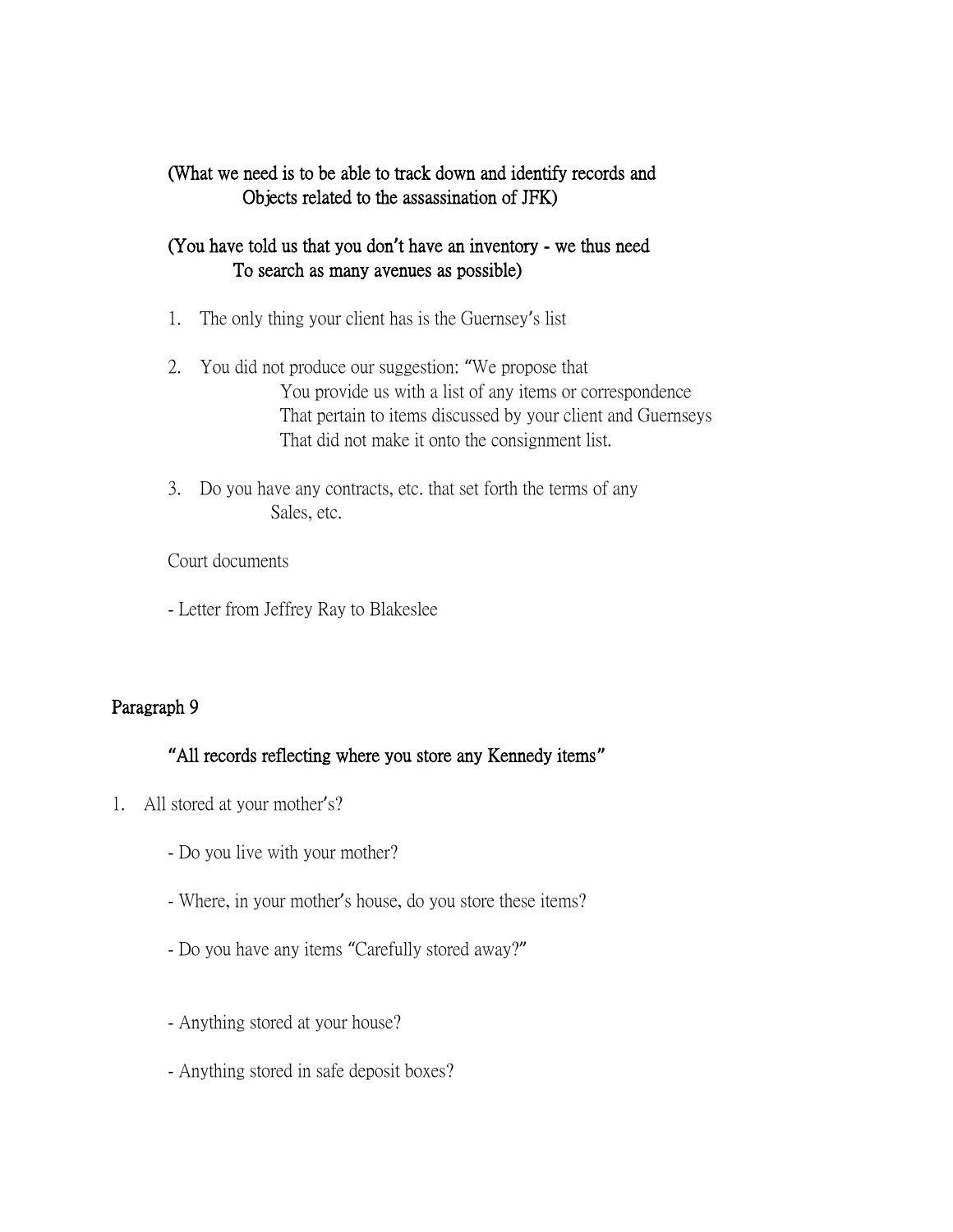## Paragraph 10

**"**All records reflecting the disposition of JFK objects or records from the Estate of EL and/or HL, including all correspondence with JFK Library Regarding JFK records or objects.**"**

- 1. You told me he hasn**'**t sold or given anything away then you Said something different - which is it?
	- Any records that you had before the subpoena that you have since Disposed of?
- 2. What did you give away?
- 3. To Whom?
- 4. Did you give away any documentation that accompanied these items?
- 5. Did you ever Trade any JFK items with other collectors?

## 2. Court documents

- Did you ever file a lawsuit over the terms of the Lincoln Will?
- What was the nature of that suit?
- (White claimed that the Wrays removed JFK memorabilia from The Lincoln**'**s home during their stay on Nov. 1, 1995
- Why did you believe that Maria Wray took the items to which you Were entitled?
- What was your contact with the Wrays when they came to Maryland?
- Did you ever produce any documentation from Harold Lincoln Pertaining to any of the items you received?
- Where is that documentation?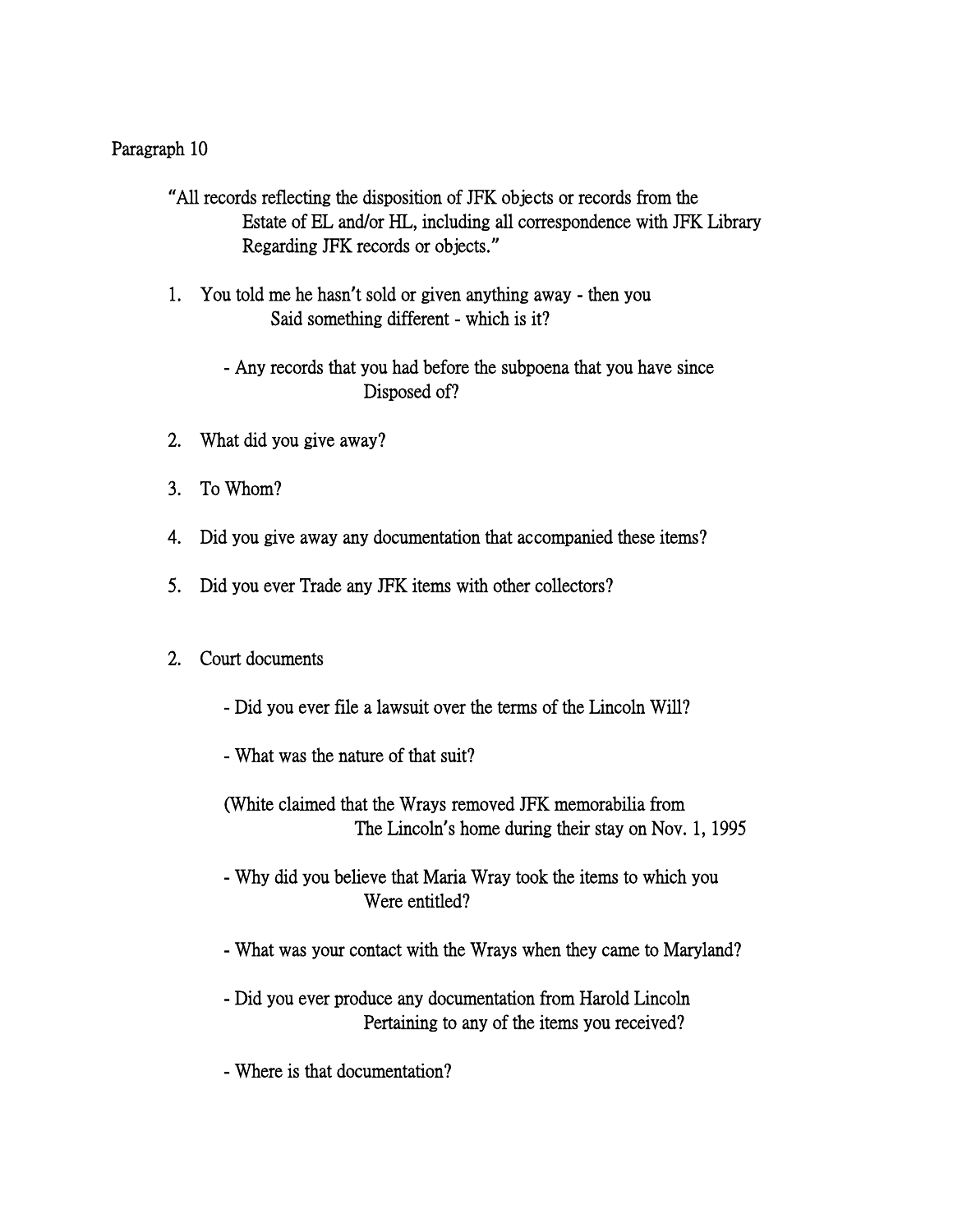- What is the nature of it?

- Did you have any information regarding Maria Wray**'**s challenge To the authenticity of documents?
- Were you the subject of a lawsuit?
- What is the current status of the suit?
- How was it resolved?

X. Items that he already provided to us?

1. Mark each of them for purposes of the record.

## (NOTE: For those items that you want documentation - get it)

What did you bring here today?

- 1. Mark each item as an exhibit
- 2. Go through each item and determine provenance
	- Where did you get the item?
	- From whom?
	- When did you get it?
	- Condition of the item when you received it?
	- Any documentation accompanying the item?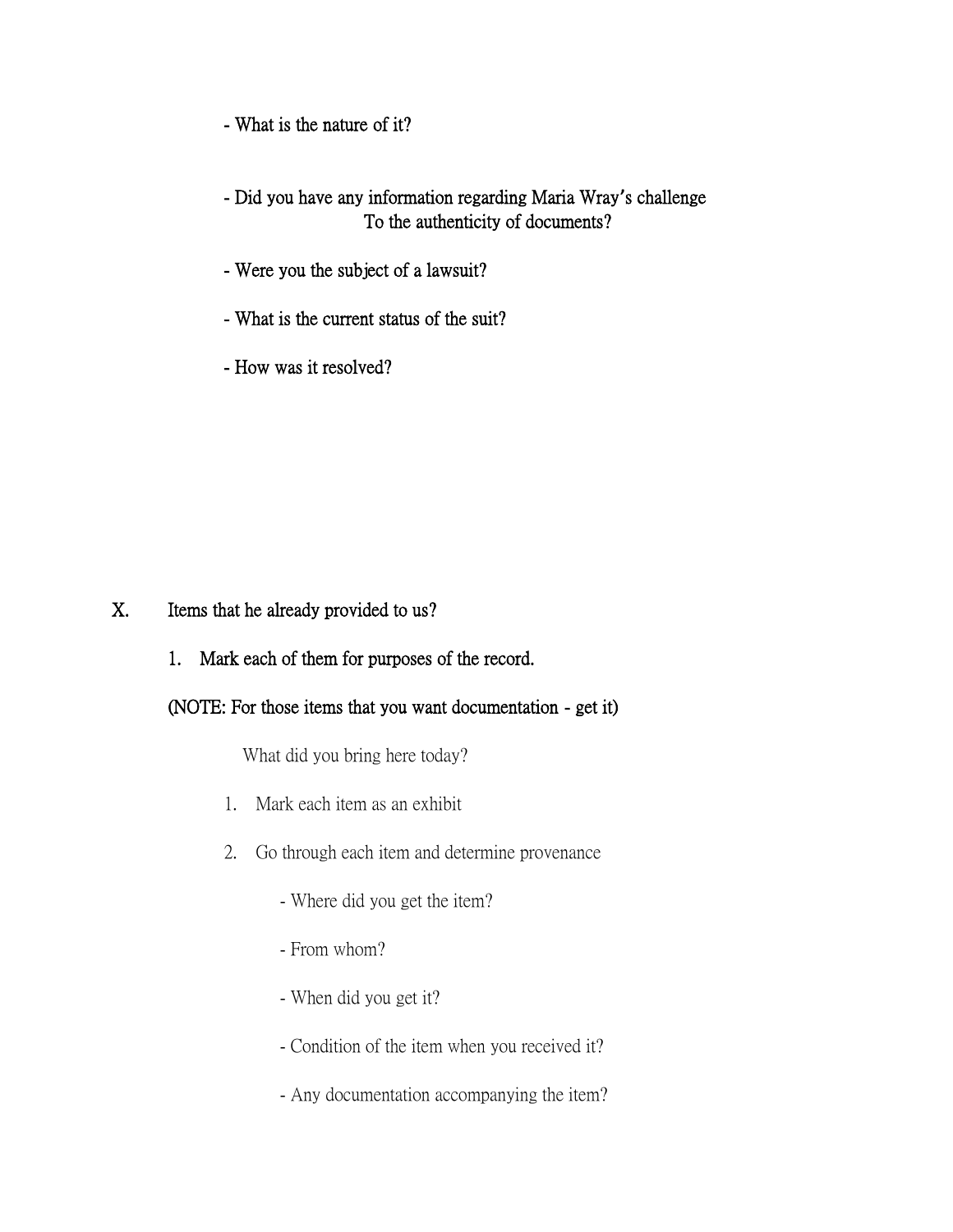- What did you do to determine the item's authenticity?

- Did you consult with anyone?
- Is it altered in any way from how you originally received it?

NOTE: Make sure you cover:

- Dictabelts
- Ruby Notes
- Small file with Notes taht referred to JFK's trip to Dallas
- Dr. Burkley
- Flags

## OTHER ISSUES

- Let me remind you that you are under oath
- Testifying under penalty of perjury?
- Did you have a meeting on April 10, 1997 with ARRB staff?

- Present in the room were three other people - Brian Rosen, Dave Montague, Robert White, and David Glassman?

- Did you tell them that you did not receive any items from the Lincolns that